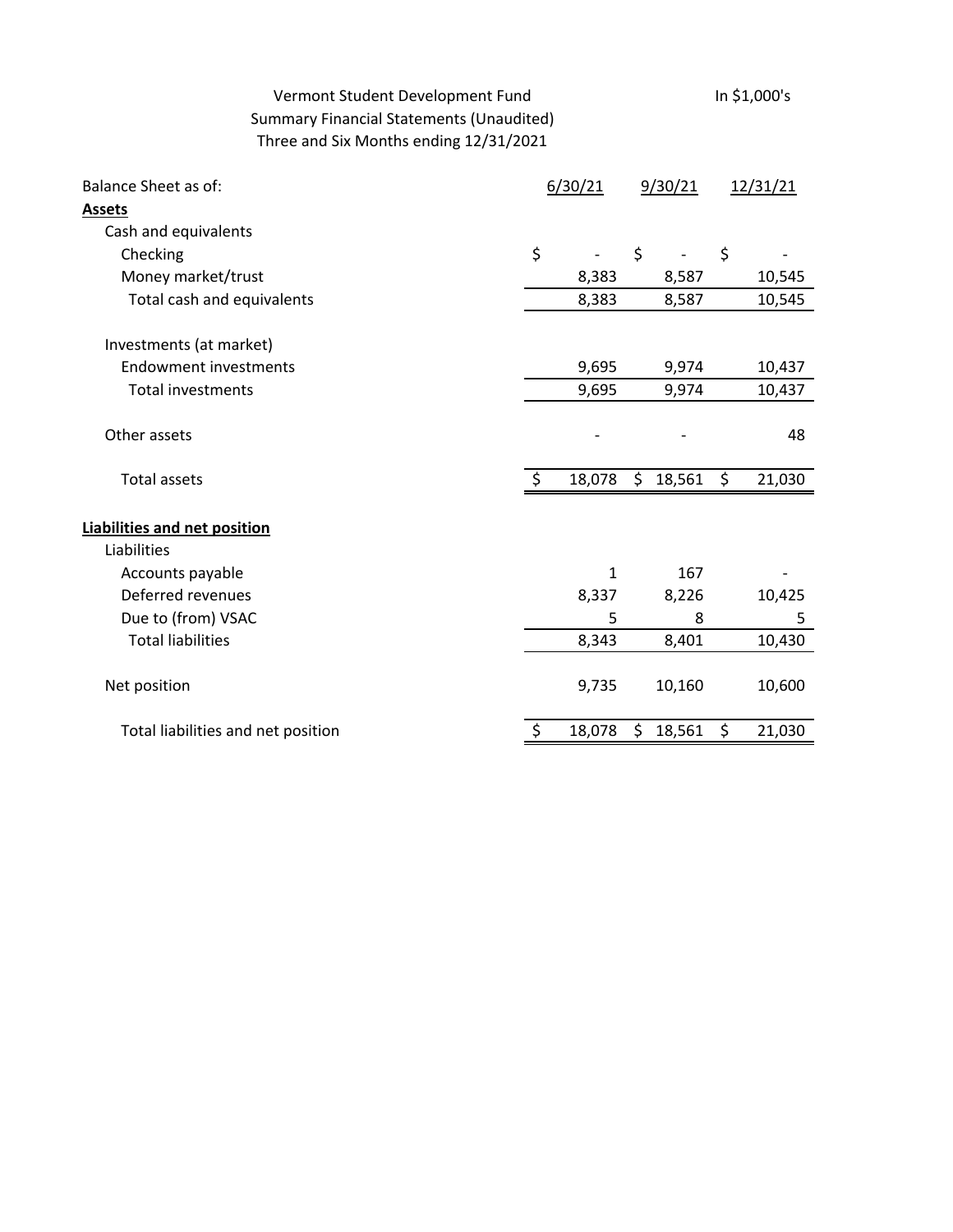## Vermont Student Development Fund<br>In \$1,000's Summary Financial Statements (Unaudited) Three and Six Months ending 12/31/2021

|                                                   | 6 mo end |          | Qtr end                  |      | 6 mo end |  |
|---------------------------------------------------|----------|----------|--------------------------|------|----------|--|
| Income statement for the three/six months ending: |          | 12/31/20 |                          |      | 12/31/21 |  |
| <b>Revenues</b>                                   |          |          |                          |      |          |  |
| Interest and dividents                            | \$       | 69       | $\ddot{\varsigma}$<br>48 | - \$ | 79       |  |
| Realized gain(loss) on investments                |          | 157      | 124                      |      | 178      |  |
| Unrealized gain(loss) on investments              |          | 925      | 278                      |      | 159      |  |
| Federal and State scholarship funding             |          | 2,785    | 2,306                    |      | 3,416    |  |
| Other gifts and contributions                     |          | 1,904    | 338                      |      | 2,251    |  |
| Total revenues                                    |          | 5,840    | 3,094                    |      | 6,083    |  |
|                                                   |          |          |                          |      |          |  |
| <b>Expenses</b>                                   |          |          |                          |      |          |  |
| Scholarship disbursements                         |          | 4,558    | 2,654                    |      | 5,218    |  |
|                                                   |          |          |                          |      |          |  |
| Net surplus(deficit) for period                   |          | 1,282    | 440                      |      | 865      |  |
|                                                   |          |          |                          |      |          |  |
| Net position, beginning of period                 |          | 7,942    | 10,160                   |      | 9,735    |  |
|                                                   |          |          |                          |      |          |  |
| Net position, end of period                       |          | 9,224    | 10,600<br>Ś.             | \$   | 10,600   |  |
|                                                   |          |          |                          |      |          |  |

Notes:

- 1 VSDF is a component unit of Vermont Student Assistance Corporation (VSAC). The financial statements of VSAC are audited for the year ending 6/30/21. While VSDF is included within the scope of this annual audit a separate opinion is not issued for it; therefore these statements should be considered unaudited. All interim period statements presented are unaudited.
- 2 Investments are presented at cost adjusted for unrealized gains or losses.
- 3 Deferred revenues represent scholarship funding received which has not been disbursed to students. Generally VSDF scholarship revenues are recognized as awards to students are disbursed, not at the time contributions/donations are received from funding agencies and donors.